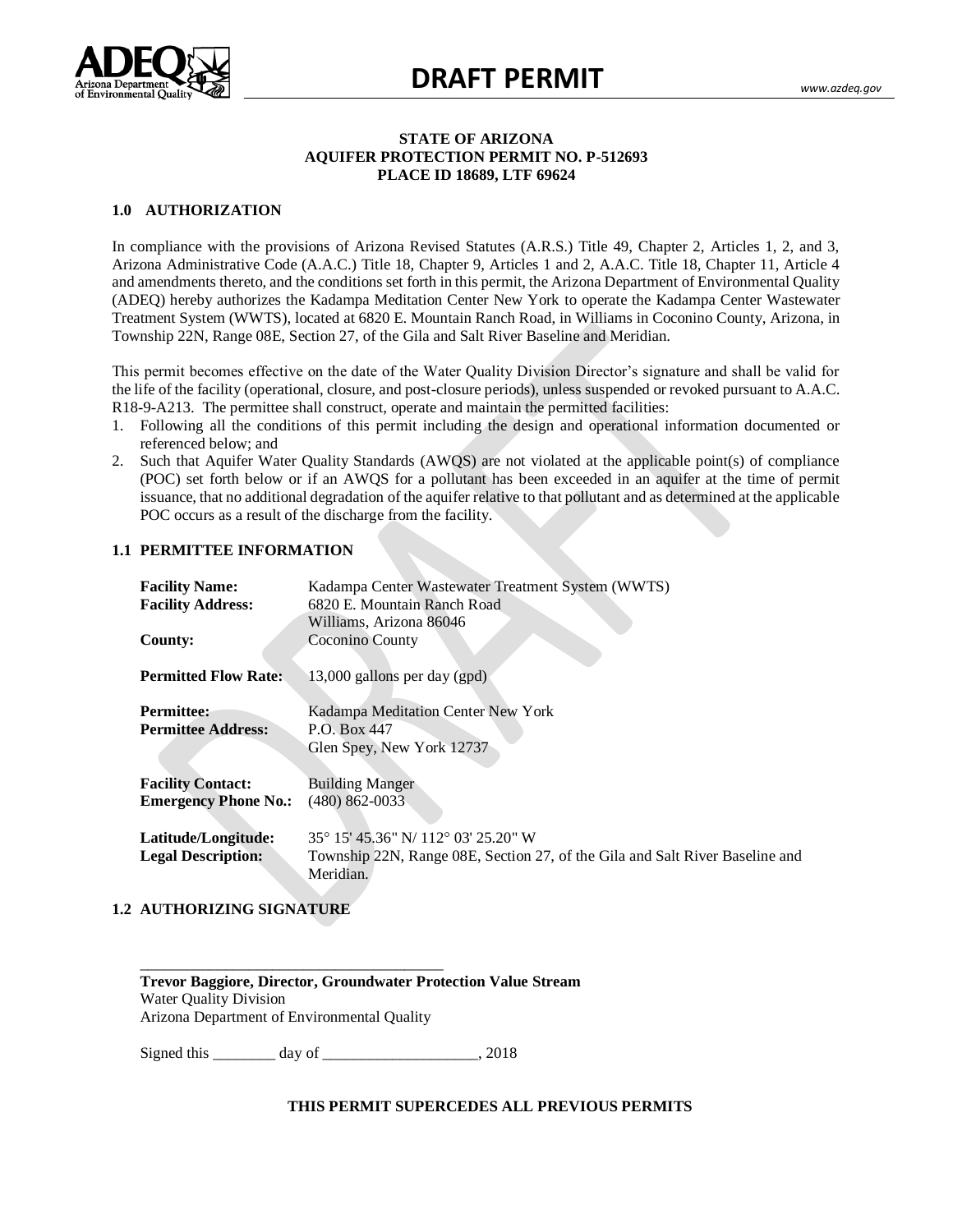

## **2.0 SPECIFIC CONDITIONS [A.R.S. §§ 49-203(4), 49-241(A)]**

#### **2.1 Facility / Site Description [A.R.S. § 49-243(K)(8)]**

The permittee is authorized to operate the Kadampa Center Wastewater Treatment System (WWTS). The Kadampa Center is a lodging facility and Buddhist Worship Center to be constructed near the City of Williams, Arizona. The WWTS will serve a hotel, a restaurant and the temple.

The WWTS will have a capacity of a maximum average monthly flow of 13,000 gpd (0.013 mgd). The WWTS includes two (2) 20,000 gallon pre-treatment tanks, a 13,000 gallon recirculation tank, an Advantex Textile Filter with five (5) AX-100 Advantex textile filter pods, a Moving Bed Bio Reactor (MBBR) with a poly carrier media, a 20,000 gallon pump tank, and an in-line UV disinfection unit. The effluent will be discharged to the six disposal fields and disposed through subsurface drip irrigation approximately 12" below ground surface (bgs), which includes 12" of imported fill material. All sludge pumped from the pre-treatment tanks will be collected by a certified septic hauler. The hauler then transports the sludge to an approved treatment plant.

The groundwater depth is approximately 2800 ft. bgs.

All industrial hookups and other non-residential hookups to the treatment system shall be authorized according to the applicable federal, state or local regulations.

The site includes the following permitted discharging facility:

| <b>Facility</b> | Latitude                 | Longitude                 |
|-----------------|--------------------------|---------------------------|
| Disposal Fields | $35^{\circ}$ 15' 49.7" N | $112^{\circ}$ 03' 26.7" W |

#### **Annual Registration Fee [A.R.S. § 49-242 and A.A.C. R18-14-104]**

The annual registration fee for this permit is payable to ADEQ each year. The permitted flow for fee calculation is 13,000 gallons per day (gpd). If the facility is not constructed or is incapable of discharge, the permittee may be eligible for reduced fees under the rule. Send all correspondence requesting reduced fees to the Groundwater Protection Value Stream. Please reference the permit number, LTF number, and the reason for requesting reduced fees under the rule.

#### **Financial Capability [A.R.S. § 49-243(N) and A.A.C. R18-9-A203]**

The permittee has demonstrated financial capability under A.R.S. **§** 49-243(N) and A.A.C. R18-9-A203. The permittee shall maintain financial capability throughout the life of the facility. The financial assurance mechanism was demonstrated through a cash deposit per A.A.C. R18-9-A203(C)(7). The estimated dollar amount demonstrated for financial capability is \$65,223.00.

#### **2.2 Best Available Demonstrated Control Technology (BADCT) [A.R.S. § 49-243(B) and A.A.C. R18-9- A202(A)(5)]**

The WWTS is designed to meet the treatment performance criteria for new facilities as specified in Arizona Administrative Code R18-9-B204(D).

- The WWTS with Advantex Textile Filters is designed to meet total nitrogen of 15 mg/l. The facility has proposed the alternative BADCT per Arizona Administrative Code R18-9-B204(D) for WWTS. The facility has provided following justification: an alternative BADCT has been approved based on following site specific criteria:
	- The groundwater depth is approximately between 2,800 ft. bgs.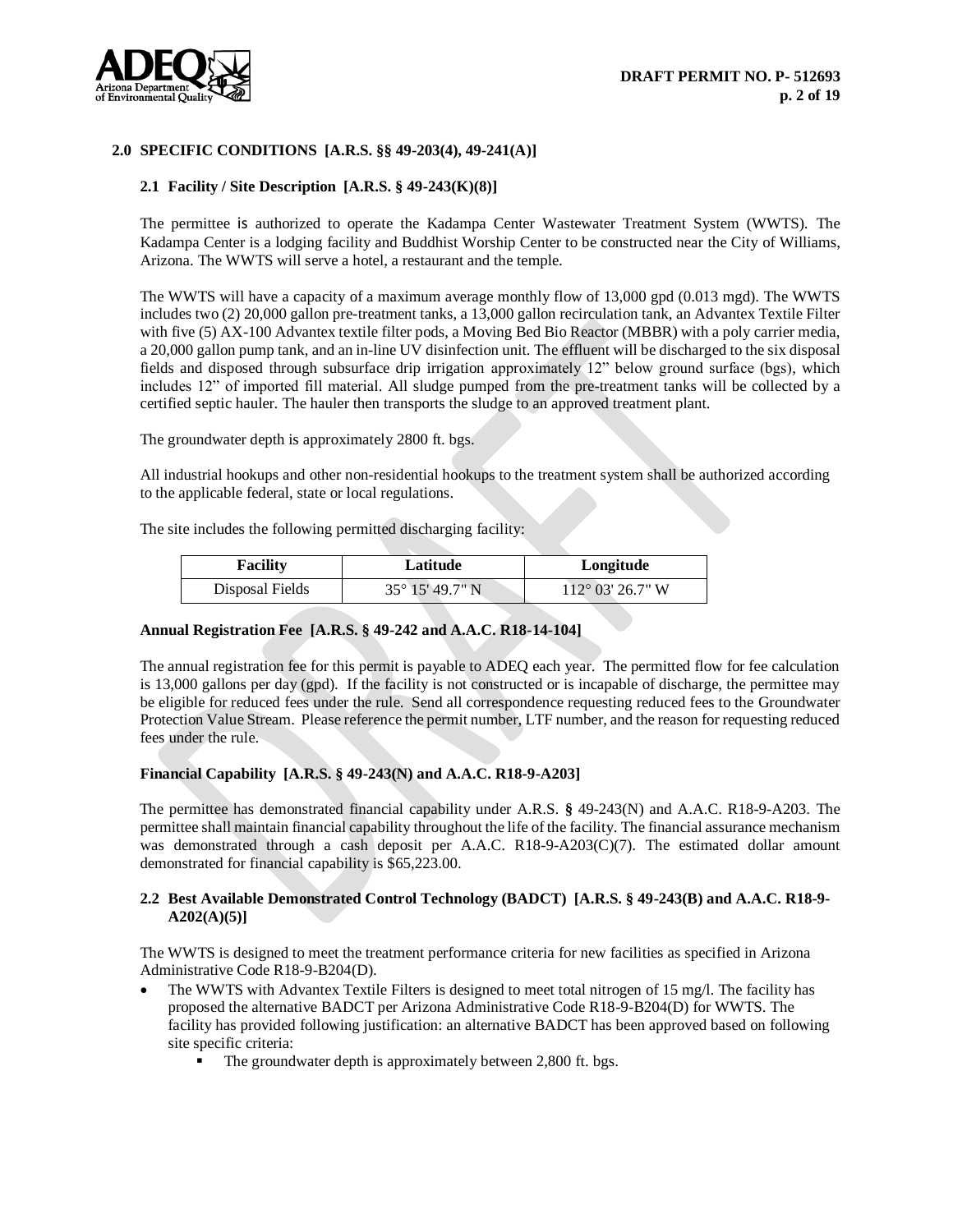

 $\blacksquare$  The test results from five boreholes shows that the soil type for first 0-6" is silty clay loam, 6-18" and 18-89" is silty clay. The facility has provided shallow disposal of treated effluent through disposal fields. The feed lines will be at the depth of 30" below the frost line.

## **2.2.1 Engineering Design**

The WWTS was designed as per the design report prepared and stamped, dated, and signed (sealed) by Christine Laguna, P.E. (Professional Engineer) Civil Design & Engineering, Inc. dated August 2018 and subsequent sealed submittals that served as additions to the design report.

## **2.2.2 Site-specific Characteristics**

Depth to groundwater is approximately 2,800ft bgs. The soil types are silty clay loam from zero to six inches (in) bgs, from six in to 18 in and 18 to 89 in bgs the soils are silty clay.

## **2.2.3 Pre-operational Requirements**

Prior to initiating use of the WWTS the permittee shall submit a signed, dated, and sealed Engineer's Certificate of Completion in a format approved by the Department per the Compliance Schedule in Section 3.1. The certificate shall be submitted to the Groundwater Protection Value Stream.

## **2.2.4 Operational Requirements**

- 1. The permittee shall maintain a copy of the up-to-date operations and maintenance manual at the treatment facility site at all times; the manual shall be available upon request during inspections by ADEQ personnel.
- 2. The pollution control structures shall be inspected for the items listed in Section 4.2, Table III Facility Inspection (Operational Monitoring).
- 3. If any damage of the pollution control structures is identified during inspection, proper repair procedures shall be performed. All repair procedures and materials used shall be documented in the facility log book as per Section 2.7.2 and reported to ADEQ in the event of a violation or exceedance as per Section 2.7.3.

## **2.2.5 Reclaimed Water Classification [A.A.C. R18-9-703(C)(2)(a), A.A.C. R18-11-303 through 307]**

Not applicable.

## **2.2.6 Certified Areawide Water Quality Management Plan Conformance [A.A.C. R18-9-A201(B)(6)(a)]**

Facility operations must conform to the approved Certified Areawide Water Quality Management Plan according to the 208 consistency determination in place at the time of permit issuance.

## **2.3 Discharge Limitations [A.R.S. §§ 49-201(14), 49-243 and A.A.C. R18-9-A205(B)]**

- 1. The permittee is authorized to operate the WWTS with a maximum average monthly flow of 0.013 mgd.
- 2. The permittee shall notify all users that the materials authorized to be disposed of through the WWTS are typical household sewage and pre-treated commercial wastewater and shall not include motor oil, gasoline, paints, varnishes, hazardous wastes, solvents, pesticides, fertilizers or other materials not generally associated with toilet flushing, food preparation, laundry facilities and personal hygiene.
- 3. The permittee shall operate and maintain all permitted facilities to prevent unauthorized discharges pursuant to A.R.S. § 49-201(12) resulting from failure or bypassing of applicable BADCT.
- 4. Specific discharge limitations are listed in Section 4.2, Table IA.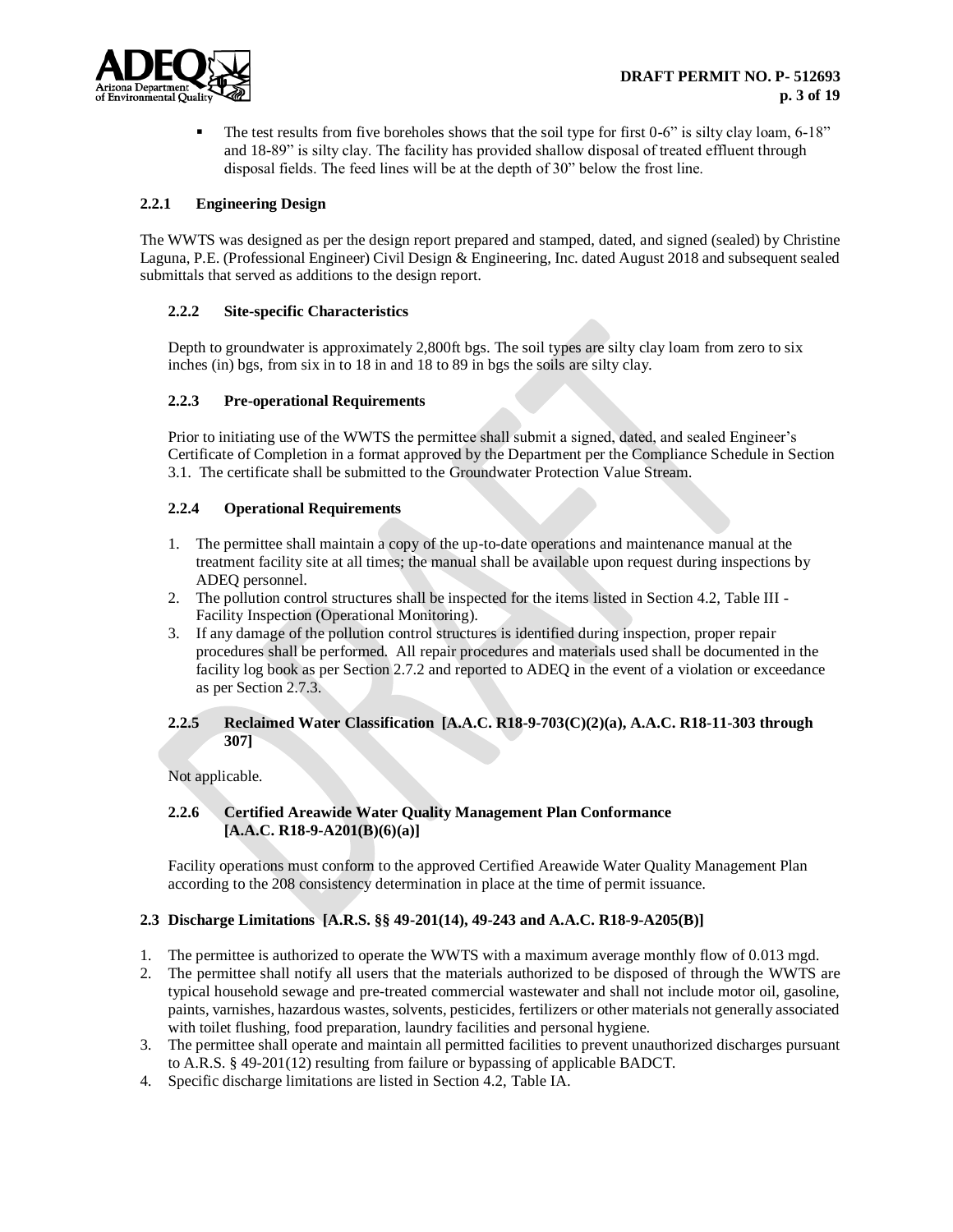

## **2.4 Point of Compliance [A.R.S. § 49-244]**

| POC# | <b>POC</b> Location                                         | <b>Screened</b><br><b>Interval</b><br>$(ft$ bgs) | Latitude                  | Longitude                  | ADWR# |
|------|-------------------------------------------------------------|--------------------------------------------------|---------------------------|----------------------------|-------|
|      | Near the Northern property<br>boundary<br>(Conceptual Well) | 2850-2950                                        | $35^{\circ}$ 15' 50.01" N | $112^{\circ}$ 03' 26.07" W | N/A   |

The Point of Compliance (POC) is established by the following monitoring location:

Routine groundwater monitoring is not required at this time. The Director may amend this permit to require installation of a monitor well and initiation of groundwater monitoring at the POC, or to designate additional points of compliance if information on groundwater gradients or groundwater usage indicates the need.

## **2.5 Monitoring Requirements [A.R.S. § 49-243(B) and (K)(1), A.A.C. R18-9-A206(A)]**

Unless otherwise specified in this permit, all monitoring required in this permit shall continue for the duration of the permit, regardless of the status of the facility. Unless otherwise provided, monitoring shall commence the first full monitoring period following permit issuance. All sampling, preservation and holding times shall be in accordance with currently accepted standards of professional practice. Trip blanks, equipment blanks and duplicate samples shall also be obtained, and Chain-of-Custody procedures shall be followed, in accordance with currently accepted standards of professional practice. Copies of laboratory analyses and Chain-of-Custody forms shall be maintained at the permitted facility. Upon request, these documents shall be made immediately available for review by ADEQ personnel.

## **2.5.1 Pre-Operational Monitoring**

Not applicable.

## **2.5.2 Routine Discharge Monitoring**

The permittee shall monitor the effluent on a routine basis according to Section 4.2, Table IA for flow at the flowmeter located upstream of the UV disinfection unit and a representative sample of the effluent shall be collected at the sampling point located downstream of the UV disinfection unit for Total Nitrogen and fecal coliform.

## **2.5.3 Reclaimed Water Monitoring**

Not applicable.

## **2.5.4 Facility / Operational Monitoring**

Operational monitoring inspections shall be conducted according to Section 4.2, Table III.

If any damage of the pollution control structures is identified during inspection, proper repair procedures shall be performed. All repair procedures and materials used shall be documented in the facility log book as per Section 2.7.2 and reported to ADEQ in case of a violation or exceedance as per Section 2.7.3.

## **2.5.5 Groundwater Monitoring and Sampling Protocols**

Routine groundwater monitoring is not required under the terms of this permit.

If groundwater monitoring is required as a contingency action, then static water levels shall be measured and recorded prior to sampling. Wells shall be purged of at least three borehole volumes (as calculated using the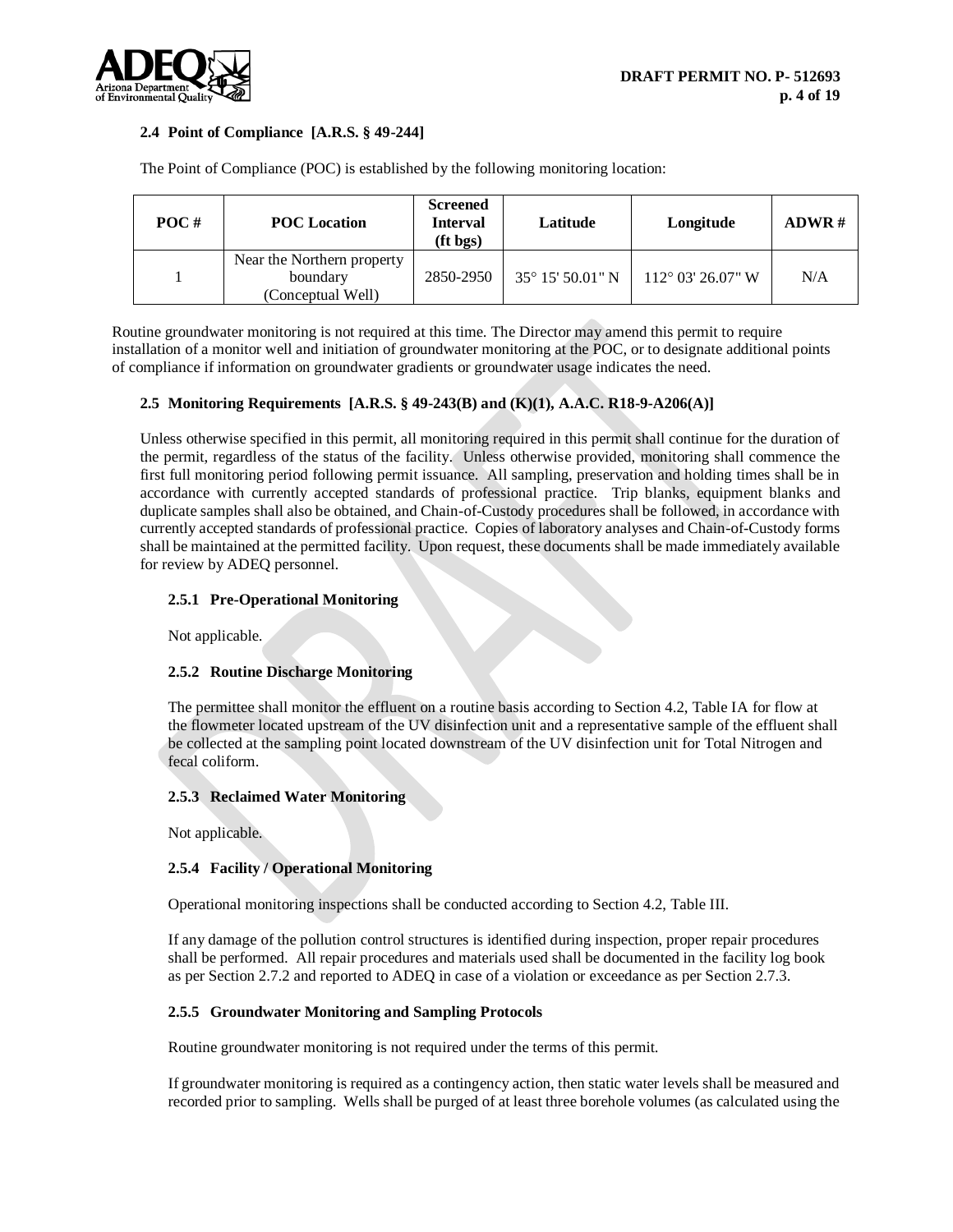

static water level) or until field parameters (pH, temperature, conductivity) are stable, whichever represents the greater volume. If evacuation results in the well going dry, the well shall be allowed to recover to 80 percent (%) of the original borehole volume, or for 24 hours, whichever is shorter, prior to sampling. If after 24 hours there is not sufficient water for sampling, the well shall be recorded as "dry" for the monitoring event. An explanation for reduced pumping volumes, a record of the volume pumped, and modified sampling procedures shall be reported and submitted with the SMRF.

## **2.5.6 Surface Water Monitoring and Sampling Protocols**

Routine surface water monitoring is not required under the terms of this permit.

#### **2.5.7 Analytical Methodology**

All samples collected for compliance monitoring shall be analyzed using Arizona state-approved methods. If no state-approved method exists, then any appropriate EPA-approved method shall be used. Regardless of the method used, the detection limits must be sufficient to determine compliance with the regulatory limits of the parameters specified in this permit. If all methods have detection limits higher than the applicable limit, the permittee shall follow the contingency requirements of Section 2.6 and may propose "other actions" including amending the permit to set higher limits. Analyses shall be performed by a laboratory licensed by the Arizona Department of Health Services, Office of Laboratory Licensure and Certification, unless exempted under A.R.S. **§** 36-495.02. For results to be considered valid, all analytical work shall meet quality control standards specified in the approved methods. A list of Arizona state-certified laboratories can be obtained at the address below:

> Arizona Department of Health Services Office of Laboratory Licensure and Certification 250 North 17<sup>th</sup> Avenue Phoenix, Arizona 85007 Phone: (602) 364-0720

#### **2.5.8 Installation and Maintenance of Monitoring Equipment**

Monitoring equipment required by this permit shall be installed and maintained so that representative samples required by the permit can be collected. If new groundwater wells are determined to be necessary, the construction details shall be submitted to the Groundwater Protection Value Stream for approval prior to installation and the permit shall be amended to include any new monitoring points.

#### **2.6 Contingency Plan Requirements**

**[A.R.S. § 49-243(K)(3), (K)(7) and A.A.C. R18-9-A204 and R18-9-A205]**

#### **2.6.1 General Contingency Plan Considerations**

At least one copy of this permit and the approved contingency and emergency response plan shall be maintained at the location where day-to-day decisions regarding the operation of the facility are made. The permittee shall be aware of and follow the contingency and emergency plans.

Any AL exceedance or any violation of an AQL, DL, or other permit condition shall be reported to ADEQ following the reporting requirements in Section 2.7.3.

Some contingency actions involve verification sampling. Verification sampling shall consist of the first follow-up sample collected from a location that previously indicated a violation or the exceedance of an AL. Collection and analysis of the verification sample shall use the same protocols and test methods to analyze for the pollutant or pollutants that exceeded an AL or violated an AQL. The permittee is subject to enforcement action for the failure to comply with any contingency actions in this permit. Where verification sampling is specified in this permit, it is the option of the permittee to perform such sampling. If verification sampling is not conducted within the timeframe allotted, ADEQ and the permittee shall presume the initial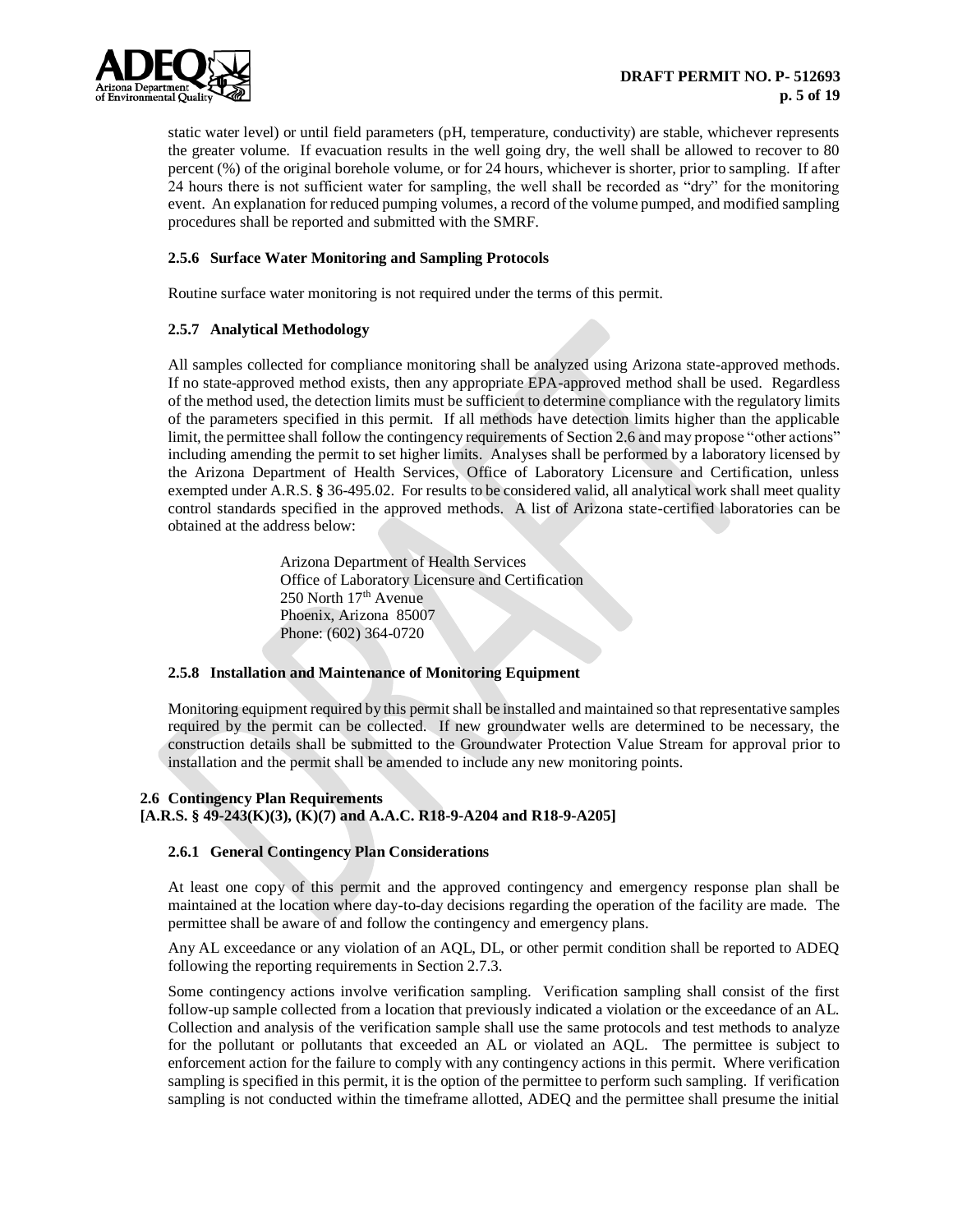

sampling result to be confirmed as if verification sampling had been conducted. The permittee is responsible for compliance with contingency plans relating to the exceedance of an AL or violation of a DL, AQL or any other permit condition.

## **2.6.2 Exceeding of Alert Levels and Performance Levels**

## **2.6.2.1 Exceeding of Performance Levels Set for Operational Conditions**

- 1. If an operational performance level set in Section 4.2, Table III has been exceeded, the permittee shall:
	- a. Notify the Groundwater Protection Value Stream within five days of becoming aware of the exceedance.
	- b. Submit a written report within 30 days after becoming aware of the exceedance. The report shall document all of the following:
		- (1) A description of the exceedance and its cause;
		- (2) the period of the exceedance, including exact date(s) and time(s), if known, and the anticipated time period during which the exceedance is expected to continue;
		- (3) any action taken or planned to mitigate the effects of the exceedance or spill, or to eliminate or prevent recurrence of the exceedance or spill;
		- (4) any monitoring activity or other information which indicates that any pollutants would be reasonably expected to cause a violation of an AWQS; and
		- (5) any malfunction or failure of pollution control devices or other equipment or process.
- 2. The facility is no longer on alert status once the operational indicator no longer indicates that the performance level is being exceeded. The permittee shall, however, complete all tasks necessary to return the facility to its pre-alert operating condition.

## **2.6.2.2 Exceeding of Alert Levels (ALs) Set for Discharge Monitoring**

- 1. If an AL set in Section 4.2, Table IA has been exceeded, the permittee shall immediately investigate to determine the cause. The investigation shall include the following:
	- a. Inspection, testing, and assessment of the current condition of all treatment or pollutant discharge control systems that may have contributed to the exceedance;
	- b. Review of recent process logs, reports, and other operational control information to identify any unusual occurrences; and
	- c. If the investigation procedures indicated in (a) and (b) above fail to reveal the cause of the exceedance, the permittee shall sample individual waste streams composing the wastewater for the parameters in question, if necessary to identify the cause of the exceedance.
- 2. The permittee shall initiate actions identified in the approved contingency plan referenced in Section 5.0 and specific contingency measures identified in Section 2.6 to resolve any problems identified by the investigation which may have led to an AL exceedance. To implement any other corrective action the permittee shall obtain prior approval from ADEQ according to Section 2.6.6.
- 3. Within 30 days after an AL exceedance, the permittee shall submit the laboratory results to the Groundwater Protection Value Stream, along with a summary of the findings of the investigation, the cause of the exceedance, and actions taken to resolve the problem.
- 4. Upon review of the submitted report, the Department may amend the permit to require additional monitoring, increased frequency of monitoring, amendments to permit conditions or other actions.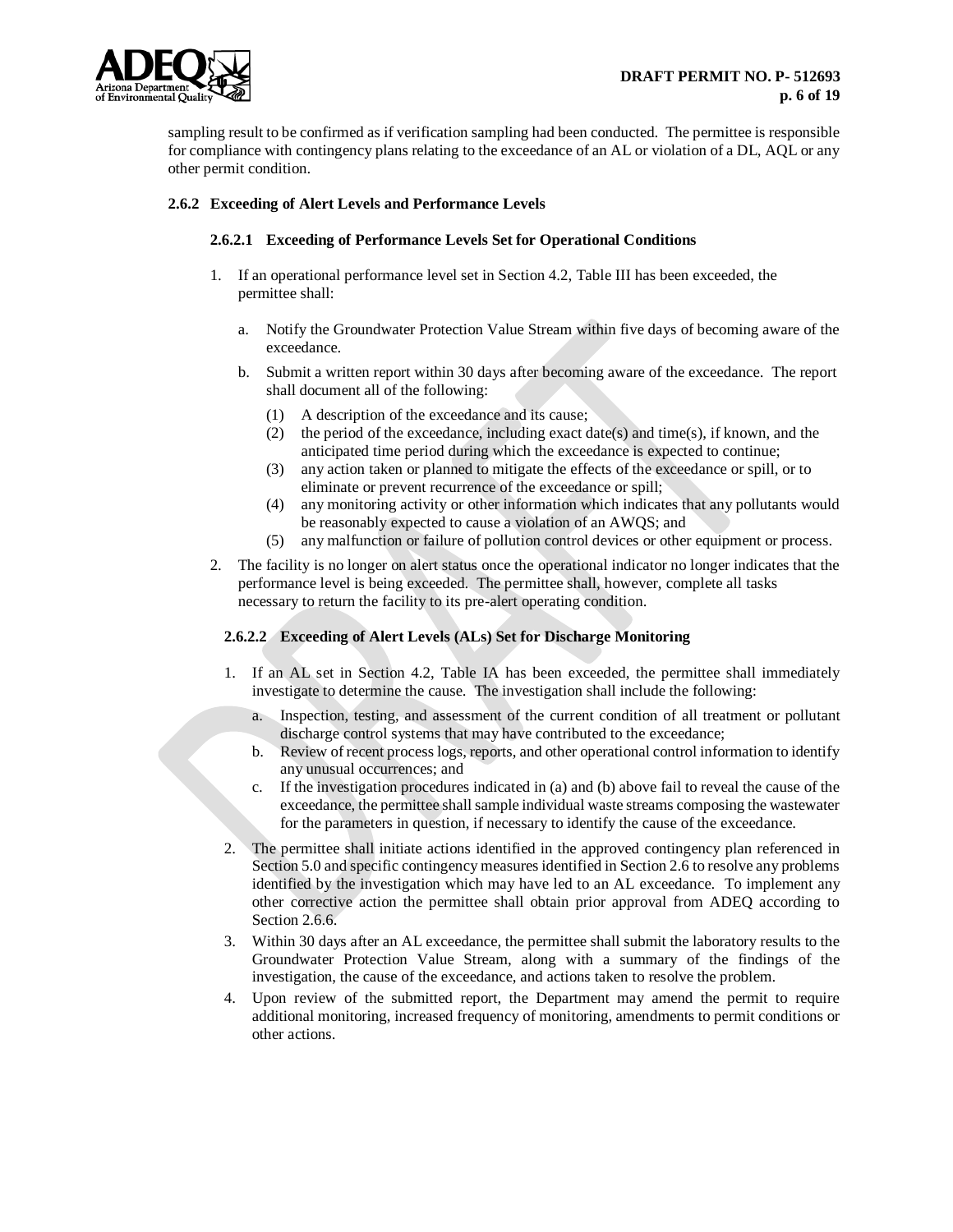## **2.6.2.2.1. Exceeding Permit Flow Limit**

- 1. If the AL for average monthly flow in Section 4.2, Table IA has been exceeded, the permittee shall submit an application for an APP amendment to expand the treatment facility or submit a report detailing the reasons that expansion is not necessary.
- 2. Acceptance of the report instead of an application for expansion requires ADEQ approval.

#### **2.6.2.3 Exceeding of Alert Levels in Groundwater Monitoring**

No ALs have been established for indicator parameters.

#### **2.6.3 Discharge Limit Violation**

- 1. If a DL set in Section 4.2, Table IA has been violated, the permittee shall immediately investigate to determine the cause of the violation. The investigation shall include the following:
	- a. Inspection, testing, and assessment of the current condition of all treatment or pollutant discharge control systems that may have contributed to the violation;
	- b. Review of recent process logs, reports, and other operational control information to identify any unusual occurrences;
	- c. If the investigation procedures indicated in (a) and (b) above fail to reveal the cause of the violation, the permittee shall sample individual waste streams composing the wastewater for the parameters in violation, as necessary to identify the cause of the violation.

The permittee also shall submit a report according to Section 2.7.3, which includes a summary of the findings of the investigation, the cause of the violation, and actions taken to resolve the problem. The permittee shall consider and ADEQ may require corrective action that may include control of the source of discharge, cleanup of affected soil, surface water or groundwater, notification of downstream or downgradient users who may be directly affected by the violation, and mitigation of the impact of pollutants on existing uses of the aquifer. Corrective actions shall either be specifically identified in this permit, included in an ADEQ-approved contingency plan, or separately approved according to Section 2.6.6.

2. Upon review of the submitted report, the Department may amend the permit to require additional monitoring, increased frequency of monitoring, amendments to permit conditions, or other actions.

## **2.6.4 Aquifer Quality Limit Violation**

Not required at time of issuance.

## **2.6.5 Emergency Response and Contingency Requirements for Unauthorized Discharges pursuant to A.R.S. §49-201(12) and pursuant to A.R.S. § 49-241 that are not addressed elsewhere in Section 2.6**

#### **2.6.5.1 Duty to Respond**

The permittee shall act immediately to correct any condition resulting from a discharge pursuant to A.R.S. **§** 49-201(12) if that condition could pose an imminent and substantial endangerment to public health or the environment.

#### **2.6.5.2 Discharge of Hazardous Substances or Toxic Pollutants**

In the event of any unauthorized discharge pursuant to A.R.S. **§** 49-201(12) of suspected hazardous substances (A.R.S. **§** 49-201(19)) or toxic pollutants (A.R.S. **§** 49-243(I)) on the facility site, the permittee shall promptly isolate the area and attempt to identify the discharged material. The permittee shall record information, including name, nature of exposure and follow-up medical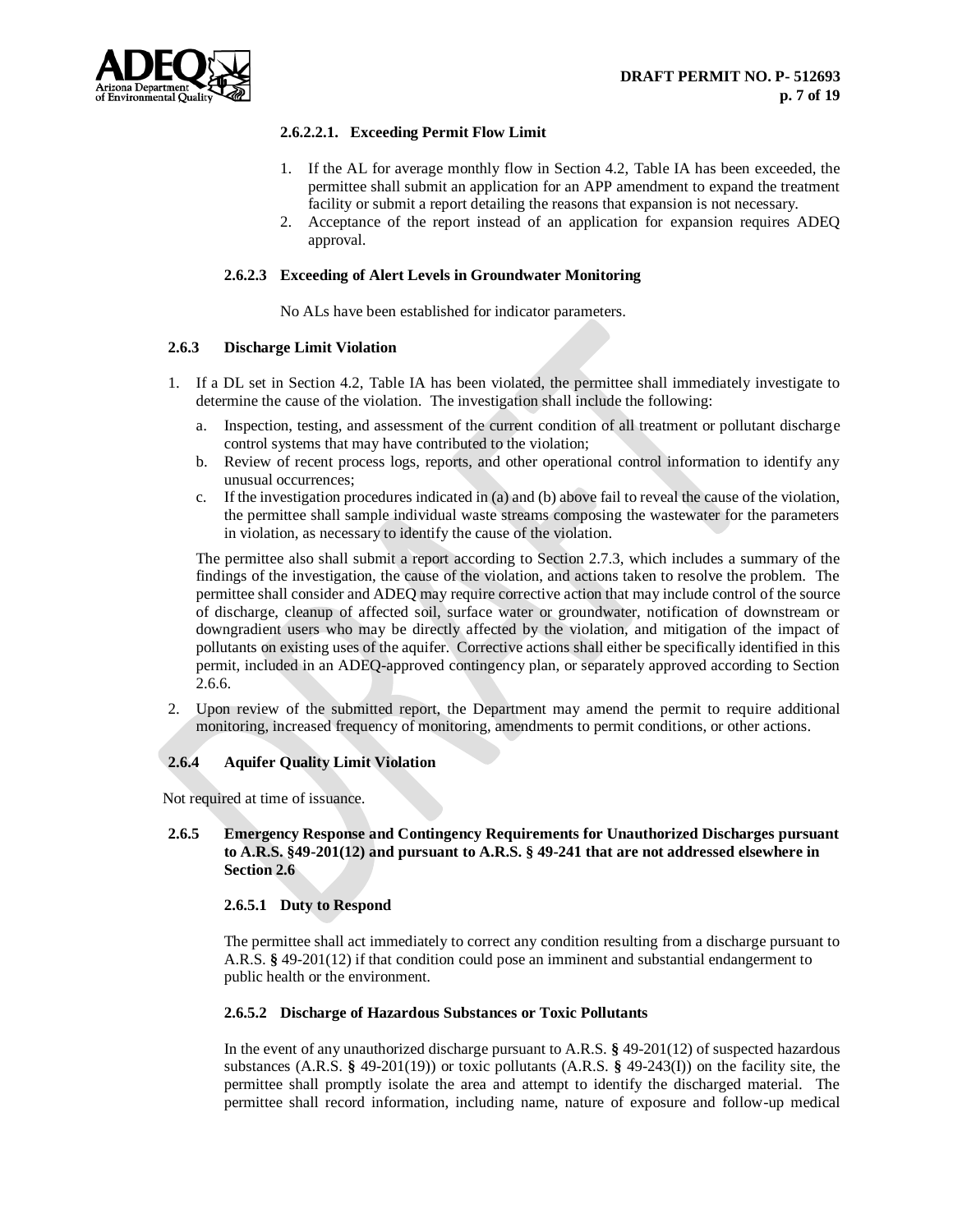

treatment, if necessary, on persons who may have been exposed during the incident. The permittee shall notify the Groundwater Protection Value Stream within 24 hours of discovering the discharge of hazardous material which (a) has the potential to cause an AWQS or AQL exceedance, or (b) could pose an endangerment to public health or the environment.

## **2.6.5.3 Discharge of Non-hazardous Materials**

In the event of any unauthorized discharge pursuant to A.R.S. **§** 49-201(12) of non-hazardous materials from the facility, the permittee shall promptly attempt to cease the discharge and isolate the discharged material. Discharged material shall be removed and the site cleaned up as soon as possible. The permittee shall notify the Groundwater Protection Value Stream within 24 hours of discovering the discharge of non-hazardous material which has the potential to cause an AQL exceedance, or could pose an endangerment to public health or the environment.

## **2.6.5.4 Reporting Requirements**

The permittee shall submit a written report for any unauthorized discharges reported under Sections 2.6.5.2 and 2.6.5.3 to the Groundwater Protection Value Stream within 30 days of the discharge or as required by subsequent ADEQ action. The report shall summarize the event, including any human exposure, and facility response activities and include all information specified in Section 2.7.3. If a notice is issued by ADEQ subsequent to the discharge notification, any additional information requested in the notice shall also be submitted within the time frame specified in the notice. Upon review of the submitted report, ADEQ may require additional monitoring or corrective actions.

## **2.6.6 Corrective Actions**

Specific contingency measures identified in Section 2.6 have already been approved by ADEQ and do not require written approval to implement.

With the exception of emergency response actions taken under Section 2.6.5, the permittee shall obtain written approval from the Groundwater Protection Value Stream prior to implementing a corrective action to accomplish any of the following goals in response to exceedance of an AL or violation of an AQL, DL, or other permit condition:

- 1. Control of the source of an unauthorized discharge;
- 2. Soil cleanup;
- 3. Cleanup of affected surface waters;
- 4. Cleanup of affected parts of the aquifer;
- 5. Mitigation to limit the impact of pollutants on existing uses of the aquifer.

Within 30 days of completion of any corrective action, the operator shall submit to the Groundwater Protection Value Stream, a written report describing the causes, impacts, and actions taken to resolve the problem.

## **2.7 Reporting and Recordkeeping Requirements [A.R.S. § 49-243(K)(2) and A.A.C. R18-9-A206(B) and R18-9-A207]**

## **2.7.1 Self-monitoring Report Form**

- 1. The permittee shall complete the Self-Monitoring Report Form (SMRF) provided by ADEQ, and submit the completed report through the myDEQ online reporting system.
- 2. The permittee shall complete the SMRF to the extent that the information reported may be entered on the form. If no information is required during a reporting period, the permittee shall enter "not required" on the form, include an explanation, and submit the form to the Groundwater Protection Value Stream.
- 3. The tables contained in Section 4.2 list the monitoring parameters and the frequencies for reporting results on the SMRF: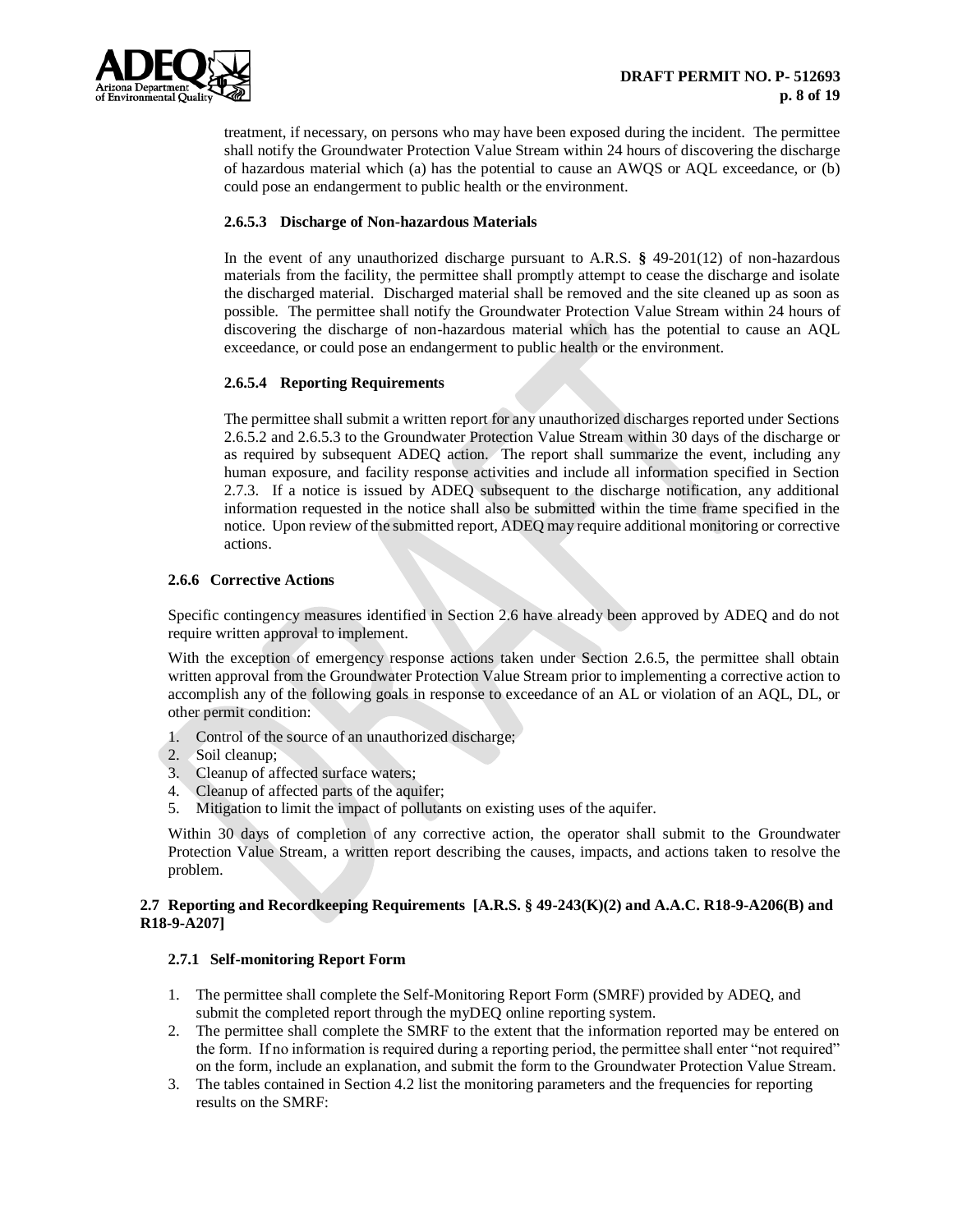

• Table I, Routine Discharge Monitoring - 0.013 mgd

The parameters listed in the above identified tables from Section 4.0 are the only parameters for which SMRF reporting is required.

4. In addition to the SMRF, the information contained in A.A.C. R18-9-A206(B)(1) shall be included for exceeding an AL or violation of an AQL, DL, or any other permit condition being reported in the current reporting period.

### **2.7.2 Operation Inspection / Log Book Recordkeeping**

A signed copy of this permit shall be maintained at all times at the location where day-to-day decisions regarding the operation of the facility are made. A log book (paper copies, forms, or electronic data) of the inspections and measurements required by this permit shall be maintained at the location where day-to-day decisions are made regarding the operation of the facility. The log book shall be retained for ten years from the date of each inspection, and upon request, the permit and the log book shall be made immediately available for review by ADEQ personnel. The information in the log book shall include, but not be limited to, the following information as applicable:

- 1. Name of inspector;
- 2. Date and shift inspection was conducted;
- 3. Condition of applicable facility components;
- 4. Any damage or malfunction, and the date and time any repairs were performed;
- 5. Documentation of sampling date and time; and
- 6. Any other information required by this permit to be entered in the log book.

Monitoring records for each measurement shall comply with A.A.C. R18-9 A206(B)(2).

#### **2.7.3 Permit Violation and Alert Level Status Reporting**

- 1. The permittee shall notify the Groundwater Protection Value Stream in writing within five days (except as provided in Section 2.6.5) of becoming aware of a violation of any permit condition, discharge limitation, or of an AL exceedance.
- 2. The permittee shall submit a written report to the Groundwater Protection Value Stream within 30 days of becoming aware of the violation of any permit condition, AQL, or DL. The report shall document all of the following:
	- a. Identification and description of the permit condition for which there has been a violation and a description of the cause;
	- b. The period of violation including exact date(s) and time(s), if known, and the anticipated time period during which the violation is expected to continue;
	- c. Any corrective action taken or planned to mitigate the effects of the violation, or to eliminate or prevent a recurrence of the violation;
	- d. Any monitoring activity or other information which indicates that any pollutants would be reasonably expected to cause a violation of an AWQS;
	- e. Proposed changes to the monitoring which include changes in constituents or increased frequency of monitoring; and
	- f. Description of any malfunction or failure of pollution control devices or other equipment or processes.

#### **2.7.4 Operational, Other, or Miscellaneous Reporting**

The permittee shall record the information requested in Section 4.2, Table III in the facility log book as per Section 2.7.2, and report to ADEQ any violations or exceedances as per Section 2.7.3.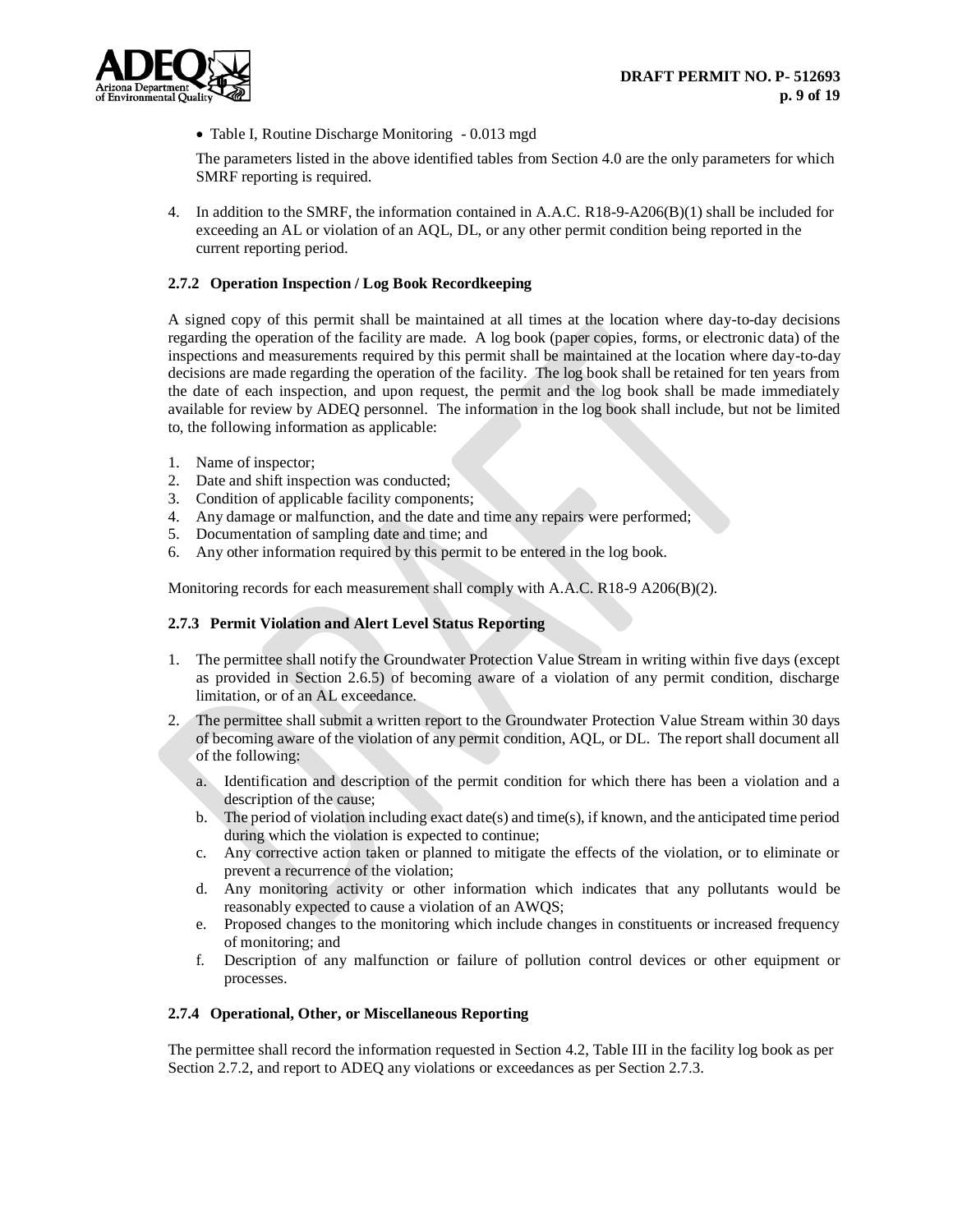

## **2.7.5 Reporting Location**

All Self-Monitoring Report Forms (SMRFs) shall be submitted to:

Arizona Department of Environmental Quality Groundwater Protection Value Stream Mail Code 5415B-3 1110 West Washington Street Phoenix, Arizona 85007 Phone (602) 771-4571

### Or

Through the myDEQ portal accessible on the ADEQ website at: <http://www.azdeq.gov/welcome-mydeq>

All other documents required by this permit to be submitted to the Groundwater Protection Value Stream shall be directed to:

Arizona Department of Environmental Quality Groundwater Protection Value Stream Mail Code 5415B-3 1110 West Washington Street Phoenix, Arizona 85007 Phone (602) 771-4999

## **2.7.6 Reporting Deadline**

The following table lists the quarterly report due dates:

| Monitoring conducted during quarter: | <b>Quarterly Report due by:</b> |
|--------------------------------------|---------------------------------|
| January-March                        | April 30                        |
| April-June                           | July 30                         |
| July-September                       | October 30                      |
| October-December                     | January 30                      |

The following table lists the semi-annual and annual report due dates:

| <b>Monitoring conducted:</b>    | <b>Report due by:</b> |
|---------------------------------|-----------------------|
| Semi-annual: January-June       | July 30               |
| Semi-annual: July-December      | January 30            |
| <b>Annual: January-December</b> | January 30            |

## **2.7.7 Changes to Facility Information in Section 1.0**

The Groundwater Protection Value Stream shall be notified within fifteen days of any change of facility information including Facility Name, Permittee Name, Mailing or Street Address, Facility Contact Person, or Emergency Telephone Number.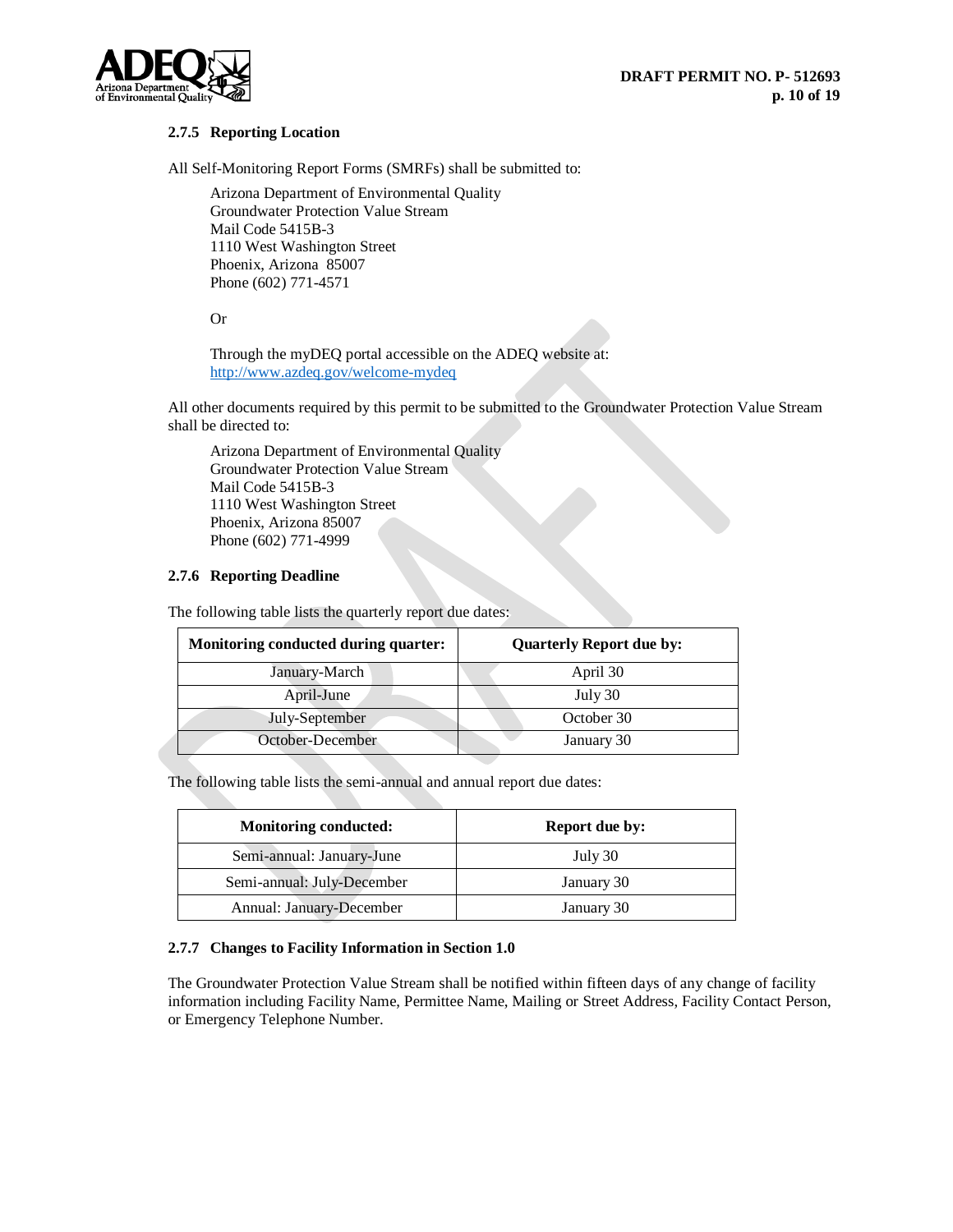## **2.8 Temporary Cessation [A.R.S. § 49-243(K)(8) and A.A.C. R18-9-A209(A)]**

The permittee shall give written notice to the Groundwater Protection Value Stream before ceasing operation of the facility for a period of 60 days or greater. The permittee shall take the following measures upon temporary cessation:

- 1. If applicable, direct the wastewater flows from the facility to another state-approved wastewater treatment facility;
- 2. Correct the problem that caused the temporary cessation of the facility; and
- 3. Notify the Groundwater Protection Value Stream with a monthly facility status report describing the activities conducted on the treatment facility to correct the problem.
- 4. Submittal of Self-Monitoring Report Forms (SMRFs) is still required; report "temporary cessation" in the comment section.

At the time of notification the permittee shall submit for ADEQ approval a plan for maintenance of discharge control systems and for monitoring during the period of temporary cessation. Immediately following ADEQ approval, the permittee shall implement the approved plan. If necessary, ADEQ shall amend permit conditions to incorporate conditions to address temporary cessation. During the period of temporary cessation, the permittee shall provide written notice to the Groundwater Protection Value Stream of the operational status of the facility every three years. If the permittee intends to permanently cease operation of any facility, the permittee shall submit closure notification, as set forth in Section 2.9 below.

## **2.9 Closure [A.R.S. §§ 49-243(K)(6), 49-252 and A.A.C. R18-9-A209(B)]**

For a facility addressed under this permit, the permittee shall give written notice of closure to the Groundwater Protection Value Stream of the intent to cease operation without resuming activity for which the facility was designed or operated. Submittal of SMRFs is still required; report "closure in process" in the comment section.

### **2.9.1 Closure Plan**

Within 90 days following notification of closure, the permittee shall submit for approval to the Groundwater Protection Value Stream, a closure plan which meets the requirements of A.R.S. § 49-252 and A.A.C. R18-9-A209(B)(3).

If the closure plan achieves clean closure immediately, ADEQ shall issue a letter of approval to the permittee. If the closure plan contains a schedule for bringing the facility to a clean closure configuration at a future date, ADEQ may incorporate any part of the schedule as an amendment to this permit.

## **2.9.2 Closure Completion**

Upon completion of closure activities, the permittee shall give written notice to the Groundwater Protection Value Stream indicating that the approved closure plan has been implemented fully and providing supporting documentation to demonstrate that clean closure has been achieved (soil sample results, verification sampling results, groundwater data, as applicable). If clean closure has been achieved, ADEQ shall issue a letter of approval to the permittee at that time. If any of the following conditions apply, the permittee shall follow the terms of post-closure stated in this permit:

- 1. Clean-closure cannot be achieved at the time of closure notification or within one year thereafter under a diligent schedule of closure actions;
- 2. Further action is necessary to keep the facility in compliance with the AWQS at the applicable POC;
- 3. Continued action is required to verify that the closure design has eliminated discharge to the extent intended;
- 4. Remediation or mitigation measures are necessary to achieve compliance with Title 49, Ch. 2; and
- 5. Further action is necessary to meet property use restrictions.
- 6. SMRF submittals are still required until Clean Closure is issued.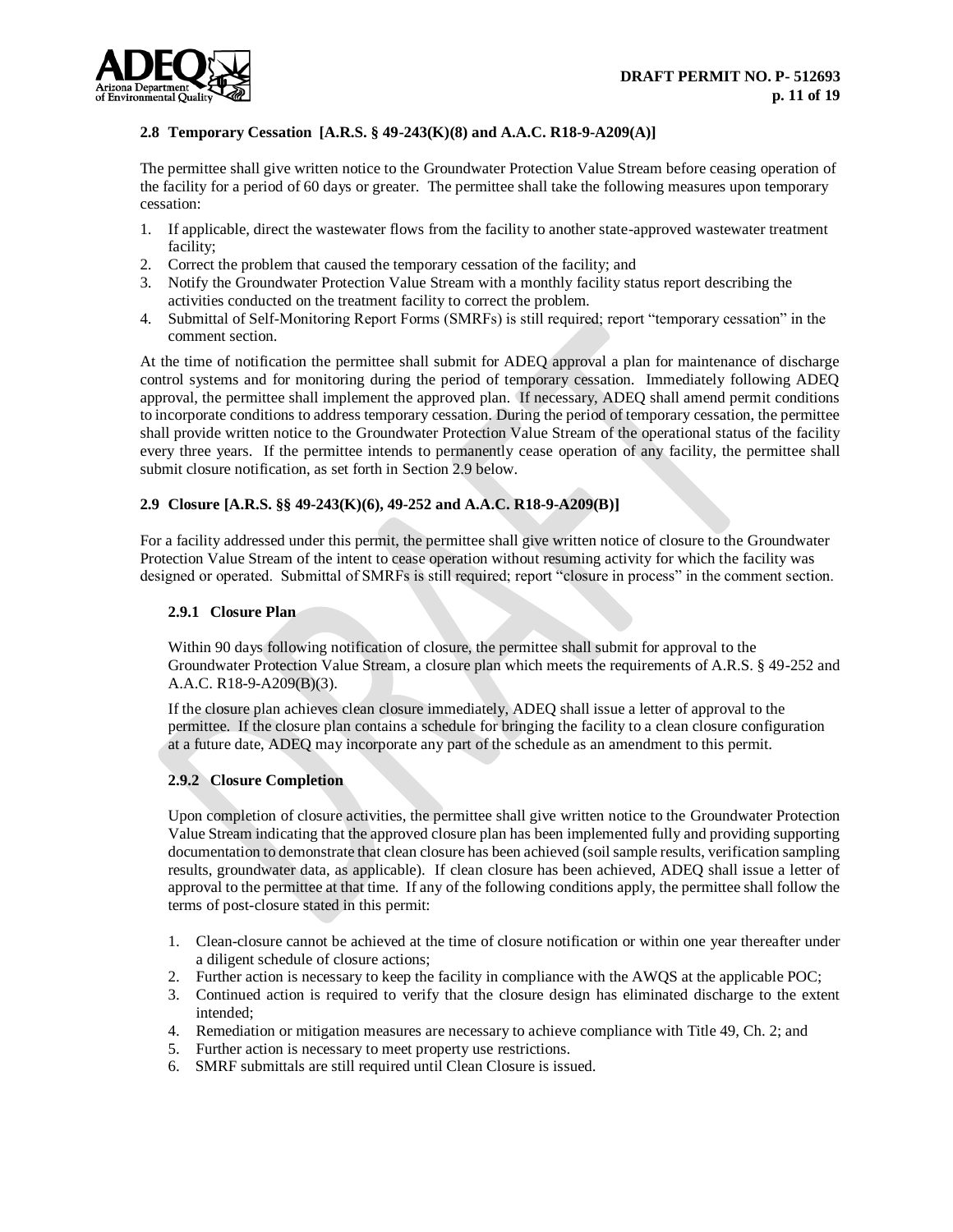

## **2.10 Post-closure [A.R.S. §§ 49-243(K)(6), 49-252 and A.A.C. R18-9 A209(C)]**

Post-closure requirements shall be established based on a review of facility closure actions and will be subject to review and approval by the Groundwater Protection Value Stream.

In the event clean closure cannot be achieved pursuant to A.R.S. § 49-252, the permittee shall submit for approval to the Groundwater Protection Value Stream a post-closure plan that addresses post-closure maintenance and monitoring actions at the facility. The post-closure plan shall meet all requirements of A.R.S. §§ 49-201(30) and 49-252 and A.A.C. R18-9-A209(C). Upon approval of the post-closure plan, this permit shall be amended or a new permit shall be issued to incorporate all post-closure controls and monitoring activities of the post-closure plan.

#### **2.10.1 Post-closure Plan**

A specific post-closure plan may be required upon the review of the closure plan.

#### **2.10.2 Post-closure Completion**

Not required at the time of permit issuance.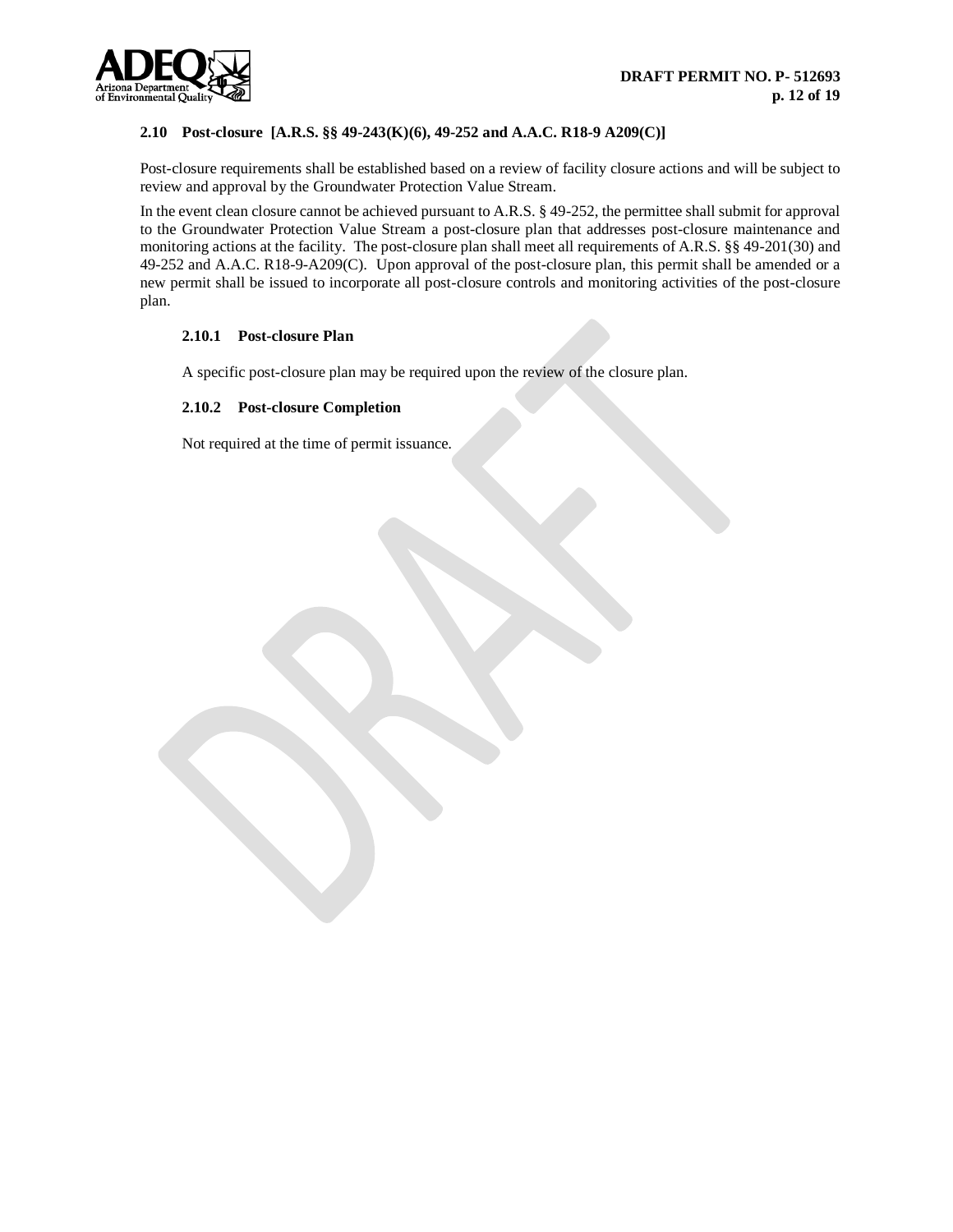

## **3.0 COMPLIANCE SCHEDULE [A.R.S. § 49-243(K)(5) and A.A.C. R18-9-A208]**

Unless otherwise directed, for each compliance schedule item listed below, the permittee shall submit the required information, including a cover letter that lists the compliance schedule items, to the Groundwater Protection Value Stream.

| No. | <b>Description</b>                                                                                                                                                                                                                                                                                                                                                                                                                                                                                                                                                                                                                                                                                                                                                                         | Due by:                                                                         | Permit<br><b>Amendment</b><br><b>Required?</b> |
|-----|--------------------------------------------------------------------------------------------------------------------------------------------------------------------------------------------------------------------------------------------------------------------------------------------------------------------------------------------------------------------------------------------------------------------------------------------------------------------------------------------------------------------------------------------------------------------------------------------------------------------------------------------------------------------------------------------------------------------------------------------------------------------------------------------|---------------------------------------------------------------------------------|------------------------------------------------|
| 3.1 | The permittee shall submit a signed, dated, and<br>sealed Engineer's Certificate of Completion for the<br>wastewater treatment system in a format approved<br>by the Department that confirms that the facility is<br>constructed according to the Department-approved<br>design report or plans and specifications, as<br>applicable.                                                                                                                                                                                                                                                                                                                                                                                                                                                     | By April 30, 2019.                                                              | N <sub>0</sub>                                 |
| 3.2 | The permittee shall submit a demonstration that the<br>financial assurance mechanism listed in Section 2.1,<br>Financial Capability, is being maintained as per<br>A.R.S. 49-243.N.4 and A.A.C. R18-9-A203(H) for<br>all estimated closure and post-closure costs<br>including updated costs submitted under Section<br>3.0, No. 2 below. The demonstration shall include a<br>statement that the closure and post-closure strategy<br>has not changed, the discharging facilities listed in<br>the permit have not been altered in a manner that<br>would affect the closure and post-closure costs, and<br>discharging facilities have not been added. The<br>demonstration shall also include information in<br>support of a cash deposit as required in A.A.C.<br>$R18-9-A203(C)(7)$ . | December 15, 2024 and every six $(6)$<br>years, for the duration of the permit. | No                                             |
| 3.3 | The permittee shall submit updated cost estimates<br>for facility closure and post-closure, as per A.A.C.<br>R18-9-A201(B)(5) and A.R.S. 49-243.N.2.a.                                                                                                                                                                                                                                                                                                                                                                                                                                                                                                                                                                                                                                     | December 15, 2024 and every six $(6)$<br>years, for the duration of the permit. | Yes                                            |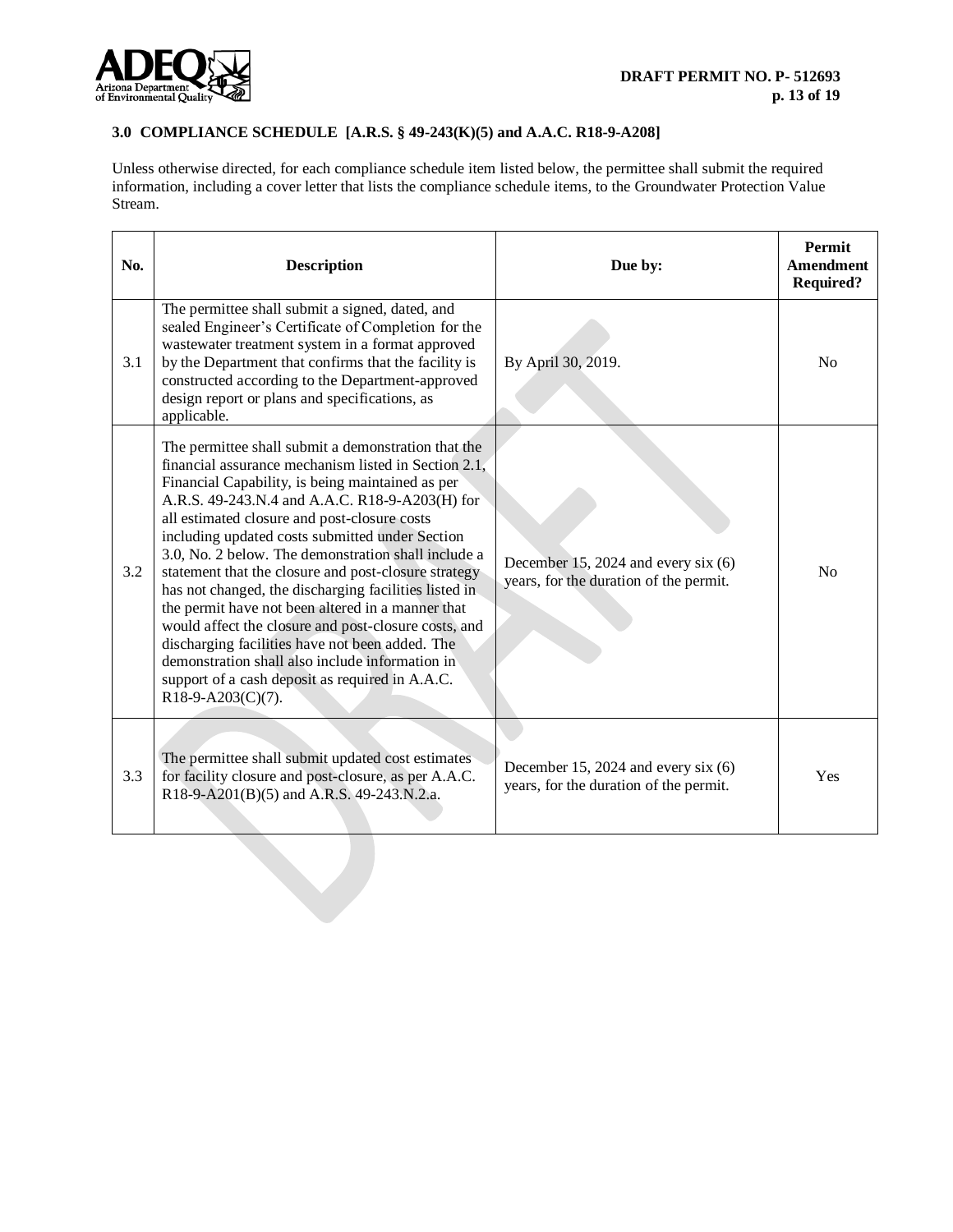

# **4.0 TABLES OF MONITORING REQUIREMENTS**

# **4.1 PRE-OPERATIONAL MONITORING (OR CONSTRUCTION REQUIREMENTS)**

Not applicable at permit issuance.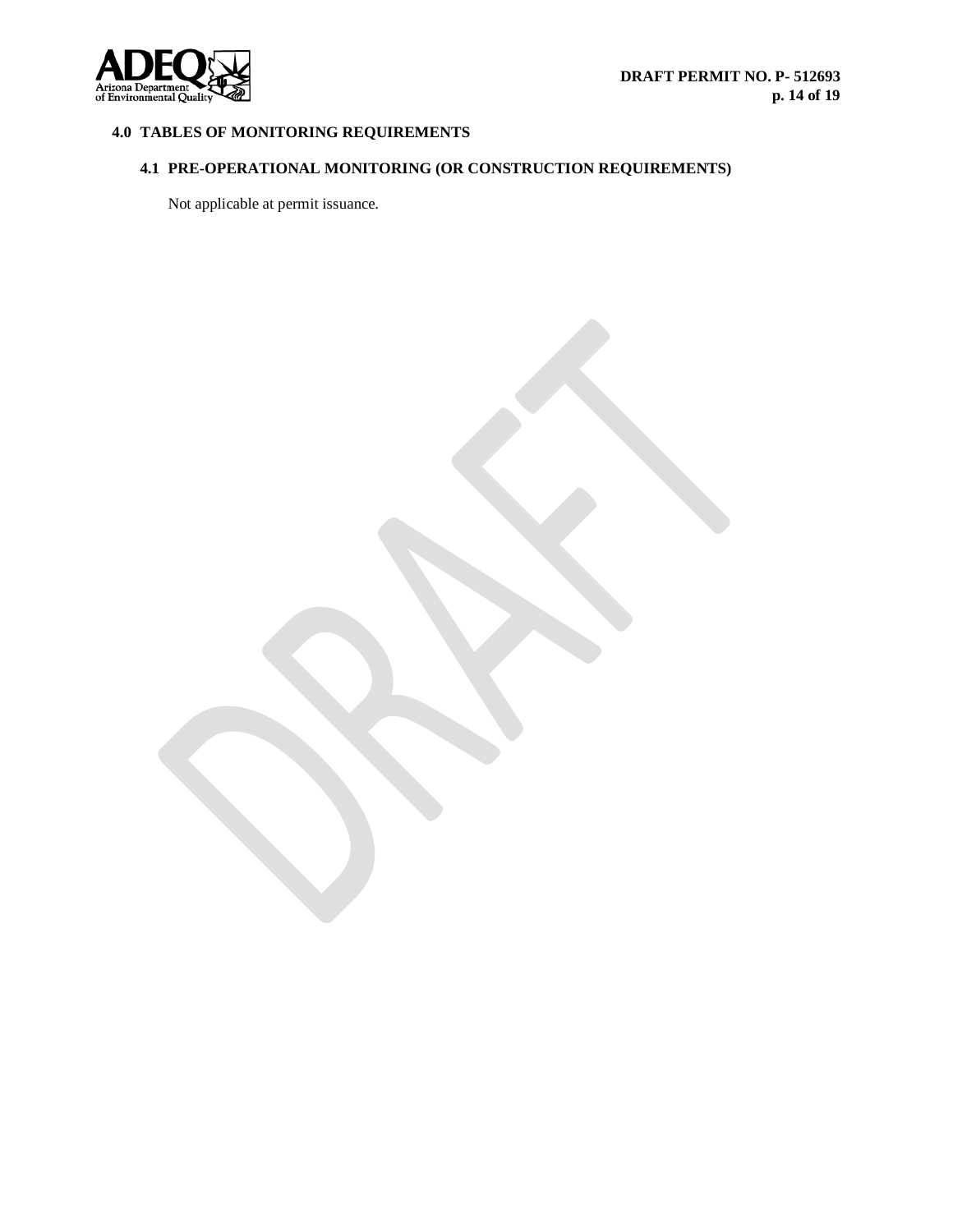

## **4.0 TABLES OF MONITORING REQUIREMENTS**

#### **4.2 COMPLIANCE (or OPERATIONAL) MONITORING**

## **TABLE IA ROUTINE DISCHARGE MONITORING**

| <b>Sampling Point</b><br><b>Number</b>                                                 | <b>Sampling Point Identification</b>                             |                     |                  | Latitude                  | Longitude                  |
|----------------------------------------------------------------------------------------|------------------------------------------------------------------|---------------------|------------------|---------------------------|----------------------------|
|                                                                                        | Flow meter located upstream of UV<br>disinfection unit           |                     | 35° 15′ 49″ N    | $112^{\circ}$ 03' 28.4" W |                            |
| <b>Parameter</b>                                                                       | AL                                                               | DL                  | <b>Units</b>     | <b>Sampling Frequency</b> | <b>Reporting Frequency</b> |
| Total Flow <sup>1</sup> : Daily <sup>2</sup>                                           | Not<br>Established <sup>3</sup>                                  | Not.<br>Established | mgd <sup>4</sup> | Daily                     | Quarterly                  |
| <b>Total Flow: Monthly</b><br>Average <sup>5</sup>                                     | 0.0012                                                           | 0.0013              | mgd              | Monthly<br>Calculation    | Quarterly                  |
| 2                                                                                      | Sampling point located downstream of<br>the UV disinfection unit |                     |                  | 35° 15′ 49″ N             | 112° 03' 28.1" W           |
| <b>Parameter</b>                                                                       | AL <sup>6</sup>                                                  | $\mathbf{DL}^7$     | <b>Units</b>     | <b>Sampling Frequency</b> | <b>Reporting Frequency</b> |
| Fecal Coliform: Single<br>sample maximum                                               | Not<br>Established <sup>8</sup>                                  | <b>200</b>          | CFU <sup>9</sup> | Monthly                   | Quarterly                  |
| Total Nitrogen <sup>10</sup> : Five-<br>sample rolling<br>geometric mean <sup>11</sup> | <b>Not</b><br>Established                                        | 15.0                | mg/1             | Monthly                   | Quarterly                  |

- <sup>2</sup>Flow shall be measured using a continuous recording flow meter which totals the flow daily.
- <sup>3</sup> Not Established means monitoring is required but no limits have been specified.
- $4 \text{ mgd}$  = million gallons per day
- $5$  Monthly = Monthly Average
- $6$  AL = Alert Level

 $\overline{a}$ 

- $7$  DL = Discharge Limit
- <sup>8</sup> Not Established means monitoring is required but no limits have been specified.

<sup>&</sup>lt;sup>1</sup>Total flow for all methods of disposal (reuse plus recharge)

 $9$  CFU = Colony Forming Units / 100 ml sample. For CFU, a value of <200 shall be considered to be non-detect.

<sup>&</sup>lt;sup>10</sup> Total Nitrogen = Nitrate as N + Nitrite as  $N$  + Total Kjeldahl Nitrogen

<sup>&</sup>lt;sup>11</sup> The 5-sample rolling geometric mean is determined by multiplying the five (5) most recent monthly sample values together then taking the fifth root of the product. *Example:*  $GM_5 = \sqrt[5]{(m_1)(m_2)(m_3)(m_4)(m_5)}$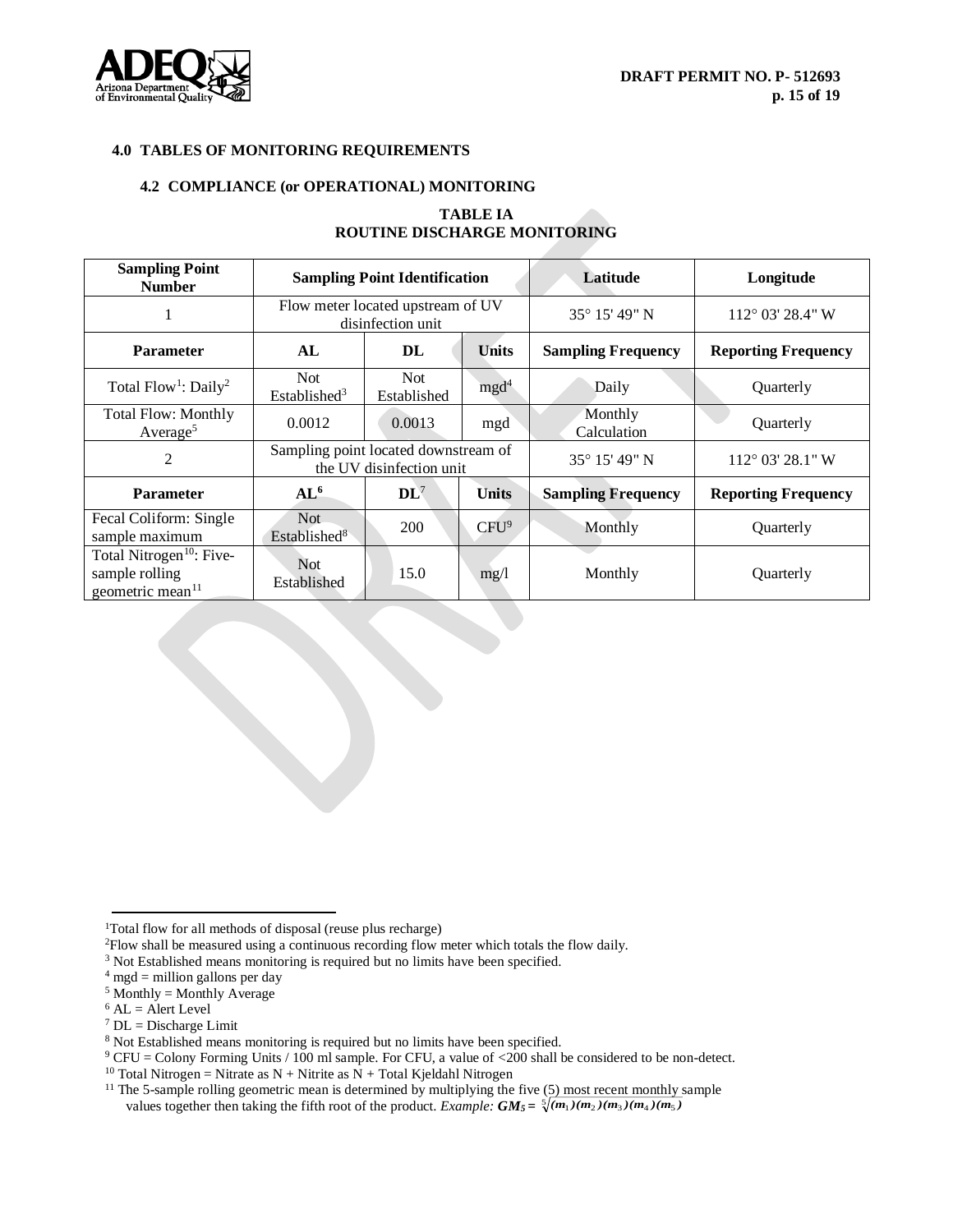

l

## **4.0 TABLES OF MONITORING REQUIREMENTS**

# **4.2 COMPLIANCE (or OPERATIONAL) MONITORING**

## **TABLE III FACILITY INSPECTION** (**OPERATIONAL MONITORING**) <sup>12</sup> Logbook – No SMRFs

| <b>Pollution Control</b><br><b>Structure/Parameter</b> | <b>Performance Level</b>                              | <b>Inspection</b><br>Frequency |
|--------------------------------------------------------|-------------------------------------------------------|--------------------------------|
| Pump Integrity                                         | Good working condition                                | Monthly                        |
| <b>Treatment Plant Components</b>                      | Good working condition                                | Monthly                        |
| UV Bulb                                                | Good working condition                                | Monthly                        |
| Disposal Fields                                        | Good working condition<br>No daylighting              | Monthly                        |
| <b>Pre-treatment Tanks</b>                             | No accumulation of solids that<br>impairs performance | Annually                       |
| <b>Advantex Textile Filters</b>                        | No accumulation of solids that<br>impairs performance | Semi-Annually                  |

 $12$  The permittee shall record the inspection performance levels in a log book as per Section 2.7.2, and report any violations or exceedances as per Section 2.7.3. In the case of an exceedance, identify which structure exceeds the performance level in the log book.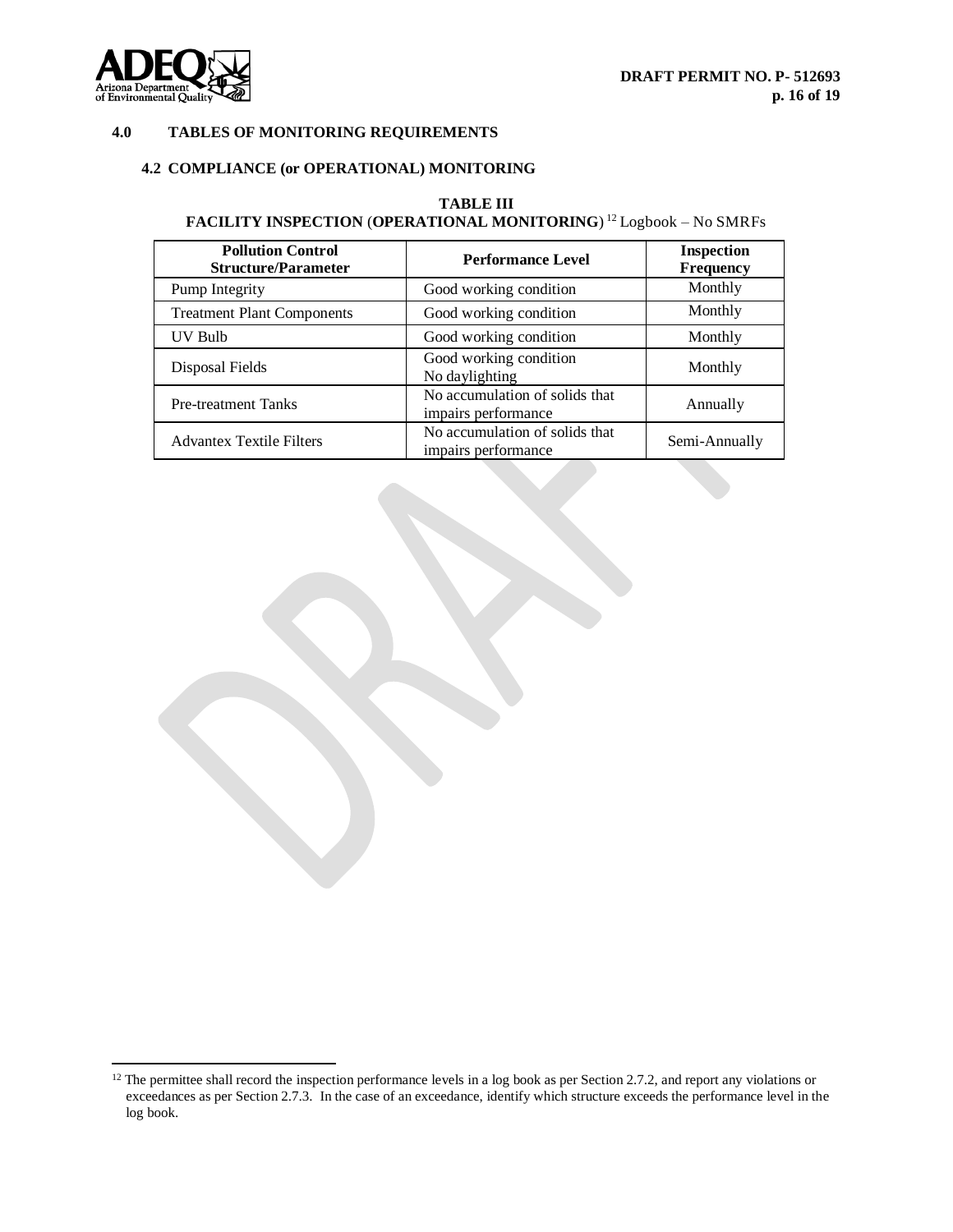

## **5.0 REFERENCES AND PERTINENT INFORMATION**

The terms and conditions set forth in this permit have been developed based upon the information contained in the following, which are on file with the Department:

|    | 1. APP Application dated:          | March 26, 2018                                       |
|----|------------------------------------|------------------------------------------------------|
| 2. | Contingency Plan, dated:           | April 12, 2018                                       |
|    | 3. Final Hydrologist Report dated: | September 7, 2018                                    |
| 4. | Final Engineering Report dated:    | September 19, 2018 and Revised on October - 31, 2018 |
| 5. | Public Notice dated:               | TBD                                                  |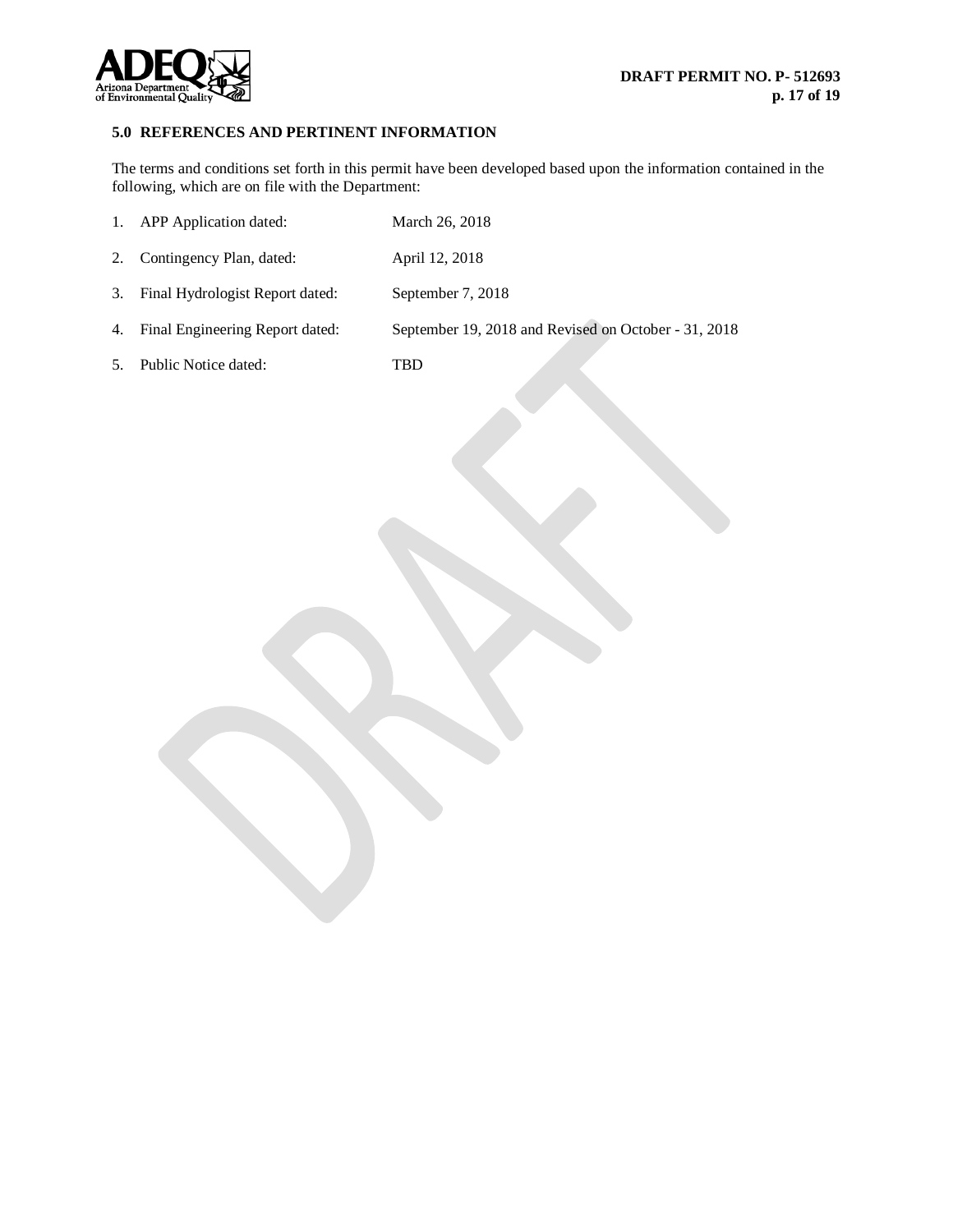

## **6.0 NOTIFICATION PROVISIONS**

#### **6.1 Annual Registration Fees**

The permittee is notified of the obligation to pay an Annual Registration Fee to ADEQ. The Annual Registration Fee is based on the amount of daily influent or discharge of pollutants in gallons per day (gpd) as established by A.R.S. **§** 49-242.

## **6.2 Duty to Comply [A.R.S. §§ 49-221 through 263]**

The permittee is notified of the obligation to comply with all conditions of this permit and all applicable provisions of Title 49, Chapter 2, Articles 1, 2 and 3 of the Arizona Revised Statutes, Title 18, Chapter 9, Articles 1 through 4, and Title 18, Chapter 11, Article 4 of the Arizona Administrative Code. Any permit noncompliance constitutes a violation and is grounds for an enforcement action pursuant to Title 49, Chapter 2, Article 4 or permit amendment, suspension, or revocation.

## **6.3 Duty to Provide Information [A.R.S. §§ 49-243(K)(2) and 49-243(K)(8)]**

The permittee shall furnish to the Director, or an authorized representative, within a time specified, any information which the Director may request to determine whether cause exists for amending or terminating this permit, or to determine compliance with this permit. The permittee shall also furnish to the Director, upon request, copies of records required to be kept by this permit.

#### **6.4 Compliance with Aquifer Water Quality Standards [A.R.S. §§ 49-243(B)(2) and 49-243(B)(3)]**

The permittee shall not cause or contribute to a violation of an AWQS at the applicable POC for the facility. Where, at the time of issuance of the permit, an aquifer already exceeds an AWQS for a pollutant, the permittee shall not discharge that pollutant so as to further degrade, at the applicable point of compliance for the facility, the water quality of any aquifer for that pollutant.

## **6.5 Technical and Financial Capability**

## **[A.R.S. §§ 49-243(K)(8) and 49-243(N) and A.A.C. R18-9-A202(B) and R18-9-A203(E) and (F)]**

The permittee shall have and maintain the technical and financial capability necessary to fully carry out the terms and conditions of this permit. Any bond, insurance policy, trust fund, or other financial assurance mechanism provided as a demonstration of financial capability in the permit application, pursuant to A.A.C. R18-9-A203(C), shall be in effect prior to any discharge authorized by this permit and shall remain in effect for the duration of the permit.

## **6.6 Reporting of Bankruptcy or Environmental Enforcement [A.A.C. R18-9-A207(C)]**

The permittee shall notify the Director within five days after the occurrence of any one of the following:

- 1. the filing of bankruptcy by the permittee; or
- 2. the entry of any order or judgment not issued by the Director against the permittee for the enforcement of any environmental protection statute or rule.

## **6.7 Monitoring and Records [A.R.S. § 49-243(K)(8) and A.A.C. R18-9-A206]**

The permittee shall conduct any monitoring activity necessary to assure compliance with this permit, with the applicable water quality standards established pursuant to A.R.S. **§§** 49-221 and 49-223 and **§§** 49-241 through 49-252.